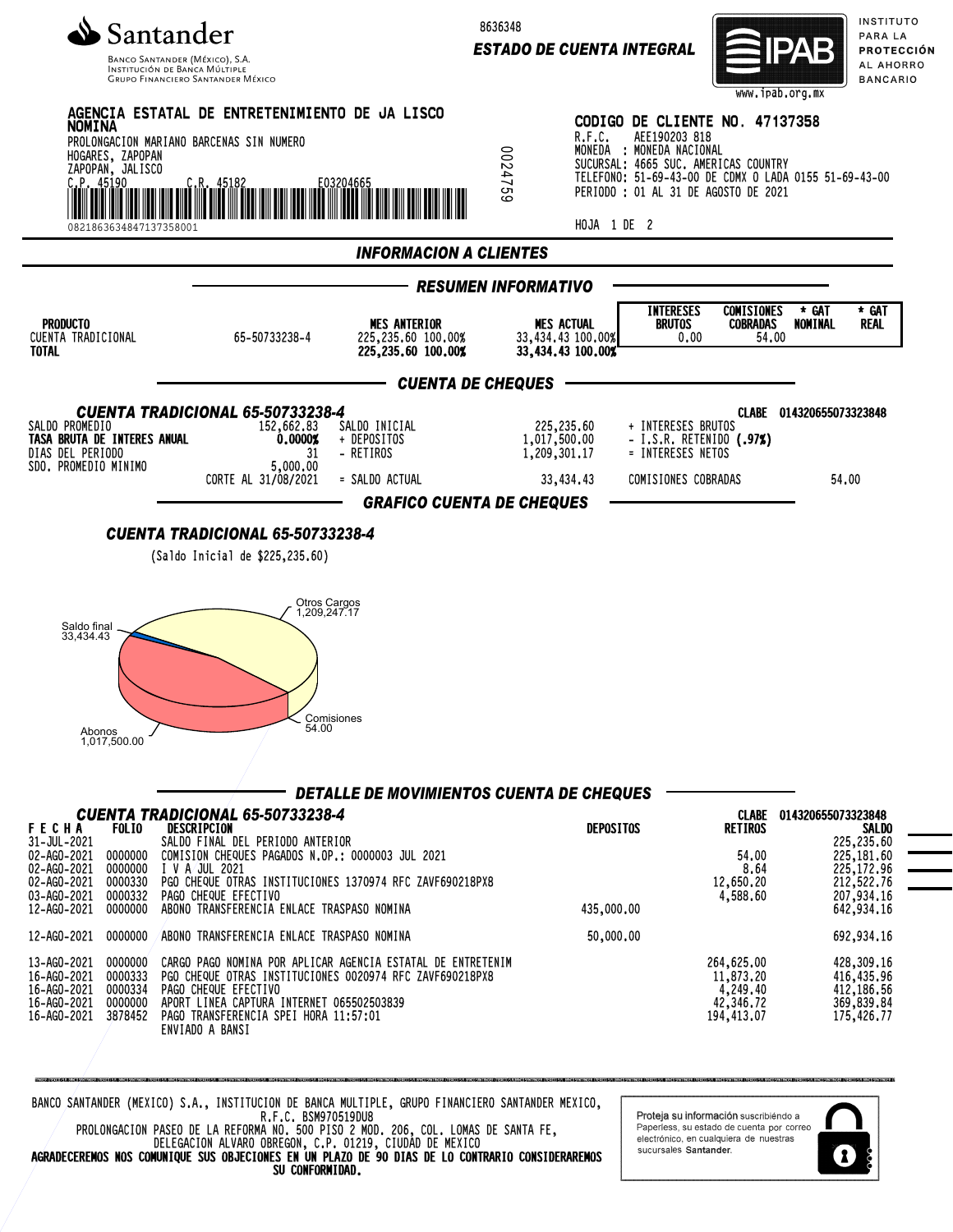

8636348

# *ESTADO DE CUENTA INTEGRAL*

**BANCO SANTANDER (MÉXICO), S.A. INSTITUCIÓN DE BANCA MÚLTIPLE**<br>INSTITUCIÓN DE BANCA MÚLTIPLE<br>GRUPO FINANCIERO SANTANDER MÉXICO

| <b>FECHA</b>                                                                                                                                                                                     | <b>FOLIO</b>                  | DESCRIPCION                                                                                                                                                                                                                                                                                                                                            | <b>DEPOSITOS</b> | <b>RETIROS</b>                                      | <b>SALDO</b>                         |
|--------------------------------------------------------------------------------------------------------------------------------------------------------------------------------------------------|-------------------------------|--------------------------------------------------------------------------------------------------------------------------------------------------------------------------------------------------------------------------------------------------------------------------------------------------------------------------------------------------------|------------------|-----------------------------------------------------|--------------------------------------|
|                                                                                                                                                                                                  |                               | A LA CUENTA 060320000990776627<br>AL CLIENTE AGENCIA ESTATAL DE ENTRETENIMIENTO DE JA(1)<br>(1) DATO NO VERIFICADO POR ESTA INSTITUCION<br>CLÁVE DE RASTREO 2021081640014 BET0000438784520<br>REF 3878452                                                                                                                                              |                  |                                                     |                                      |
| 16-AGO-2021                                                                                                                                                                                      | 3878455                       | CONCEPTO PENSIONES 1RA Q AGO 2021<br>PAGO TRANSFERENCIA SPEI HORA 11:57:01<br>ENVIADO A BANAMEX<br>A LA CUENTA 002180087005319970<br>AL CLIENTE BANAMEX FIDEICOMISO SEDAR (1)<br>(1) DATO NO VERIFICADO POR ESTA INSTITUCION                                                                                                                           |                  | 8,667.78                                            | 166,758.99                           |
|                                                                                                                                                                                                  |                               | CLÁVE DE RASTREO 2021081640014 BET0000438784550<br>REF 3878455<br><b>CONCEPTO 75583</b>                                                                                                                                                                                                                                                                |                  |                                                     |                                      |
| 16-AGO-2021<br>18-AG0-2021<br>30-AG0-2021                                                                                                                                                        | 0000335<br>0000000<br>0000000 | PAGO CHEQUE EFECTIVO<br>CGO IMPTO FED TRANSF ELECT 04212LQK410032114409<br>ABONO TRANSFERENCIA ENLACE TRASPASO A NOMINA                                                                                                                                                                                                                                | 432,500.00       | 4,249.60<br>158,040.00                              | 162,509.39<br>4,469.39<br>436,969.39 |
| 30-AG0-2021                                                                                                                                                                                      | 0000000                       | ABONO TRANSFERENCIA ENLACE TRASPASO A NOMINA                                                                                                                                                                                                                                                                                                           | 100,000.00       |                                                     | 536,969.39                           |
| 30-AG0-2021                                                                                                                                                                                      | 3215833                       | PAGO TRANSFERENCIA SPEI HORA 11:19:36<br>ENVIADO A BBVA BANCOMER<br>A LA CUENTA 012320001090879235<br>AL CLIENTE TOKA INTERNACIONAL SAPI DE CV (1)<br>(1) DATO NO VERIFICADO POR ESTA INSTITUCIÓN<br>CLAVE DE RASTREO 2021083040014 BET0000432158330<br>REF 3215833<br>CONCEPTO 12660                                                                  |                  | 46,442.50                                           | 490,526.89                           |
| 30-AG0-2021<br>30-AG0-2021                                                                                                                                                                       | 0000000<br>3817027            | CARGO PAGO NOMINA POR APLICAR AGENCIA ESTATAL DE ENTRETENIM<br>PAGO TRANSFERENCIA SPEI HORA 14:36:29<br>ENVIADO A BANSI<br>A LA CUENTA 060320000990776627<br>AL CLIENTE AGENCIA ESTATAL DE ENTRETENIMIENTO DE JA(1)<br>(1) DATO NO VERIFICADO POR ESTA INSTITUCION<br>CLÁVE DE RASTREO 2021083040014 BET0000438170270<br>REF 3817027                   |                  | 256,677.20<br>191,904.28                            | 233,849.69<br>41,945.41              |
| 30-AGO-2021                                                                                                                                                                                      | 3817032                       | CONCEPTO PENSIONES 2DA Q AGO 21<br>PAGO TRANSFERENCIA SPEI HORA 14:36:29<br>ENVIADO A BANAMEX<br>A LA CUENTA 002180087005319970<br>AL CLIENTE BANAMEX FIDEICOMISO SEDAR (1)<br>(1) DATO NO VERIFICADO POR ESTA INSTITUCION<br>CLÁVE DE RASTREO 2021083040014 BET0000438170320<br>REF 3817032<br><b>CONCEPTO 75583</b>                                  |                  | 8,510.98                                            | 33,434.43                            |
|                                                                                                                                                                                                  |                               | <b>TOTAL</b>                                                                                                                                                                                                                                                                                                                                           | 1,017,500.00     | 1,209,301.17                                        | 33,434.43                            |
|                                                                                                                                                                                                  |                               | <b>INFORMACION FISCAL</b>                                                                                                                                                                                                                                                                                                                              |                  |                                                     |                                      |
| <b>FOLIO INTERNO:</b><br>FECHA Y HORA DE EXPEDICION :<br>FECHA Y HORA DE CERTIFICACION:<br>REGIMEN FISCAL DEL EMISOR :<br>UNIDAD DE MEDIDA :<br><b>METODO DE PAGO :</b><br>TIPO DE COMPROBANTE : | UUID DEL TIMBRADO             | NUM. DE CERTIFICADO DEL EMISOR<br>E38D6436-F937-47ED-8100-B6EC28719783<br>00001000000504535458<br>65507332384<br>2021-09-02T03:52:27<br>2021-09-02T03:52:26<br>601 - GENERAL DE LEY PERSONAS MORALES<br>LUGAR DE EXPEDICION DEL COMPROBANTE :<br>01219 - CIUDAD DE MEXICO<br>E48 - UNIDAD DE SERVICIO<br>PUE - PAGO EN UNA SOLA EXHIBICION.<br>INGRESO |                  | NUM. DE CERTIFICADO DEL SAT<br>00001000000505211329 |                                      |

#### SELLO DIGITAL DEL EMISOR

IbindAQ4zBekxuZu9aKR37M+x+CFeghbv4HgI+gvPtlJQWwPWqI/j4BIkMXNl8h7xI8FwZwAYjUk7jgSAYdorAImIzvngSAEhxZQM194GWAk2OiGOdeESBg8GGxLUjnzt1a8ncaL+dCMEJ3rf CNI0JStt4McN1ZqYupWLUNDU4GeUg9yDW/4ZSIEYADN8BVLKOWBD1ZMIQWONX8UIZSgE9KNA3YGL/MCBMQUYtNKBUUECZ/UIPKKAQNUKGZZ11N/IZNRe8truKSUKMGtZUQPA3H+LUX8Rt10PW 2akXofmd/78fds+JP0vQKTmu7rdVznvTmuioKw8ZD/keAvWeEYzA==

#### SELLO DIGITAL DEL SAT

OzPYLVsD1EqXk9DrSxYxl77itGhwwEoHsslPFcru3UVr6T4gX4BM4wdfjpuC1Pn6F9ybL+ni5RHgiszPFElZScwc0tpc6G49n2syYcBcWBD5y8UViEVrqUtUfJO94OAfy9aaWsluSjdq3jDEw NvJ2wM1wpU1ViZOgjmTbf+X1XDVa2/3eceas2ftqFfqRq/HP+SojxzDtxJhw7hd31pEhA3oYydU0Iiv5YxfsXhGr2WO+vX4wUqUCsLgF1P+4uRETYuprFfAYVXiu35lBRtUen/tpRLTLnd69e Ru44GPij1tBj1GI5pmqdTqJVDpegvYpUAbSArmXYfhnDoGGYHvMQ==

## CADENA ORIGINAL DEL COMPLEMENTO DE CERTIFICACION DEL SAT

||1.1|E38D6436-F937-47ED-8100-B6EC28719783|2021-09-02T03:52:26|INT020124V62|IbindAQ4zBekxuZu9aKR37M+x+CFeghbv4HgI+gvPtlJQWwPWqI/j4BIkMXNl8h7xI8Fw ZwAYjUk7jgSAYdorAImIzvngSAEhxZQM194GWAk2OiGOdeESBg8GGxLUjnzt1a8ncaL+dCMEJ3rfcNi6jStt4McN12qYupWLDNbU4GeUg9yDw/42SiEyAbN8BVLKoWBB1zmTdwoNX8uTzSgE9 KhA3QGL7mCBMqOYthkBuOEcZ7O1PkKAdhUkg2Z11N/i2hRe8truKsURmGt20dPA3H+LuX8Rt16PW2akXofmd/78fds+JP0vQKTmu7rdVznvTmuioKw8ZD/keAvWeEYzA==|00001000000505 211329||